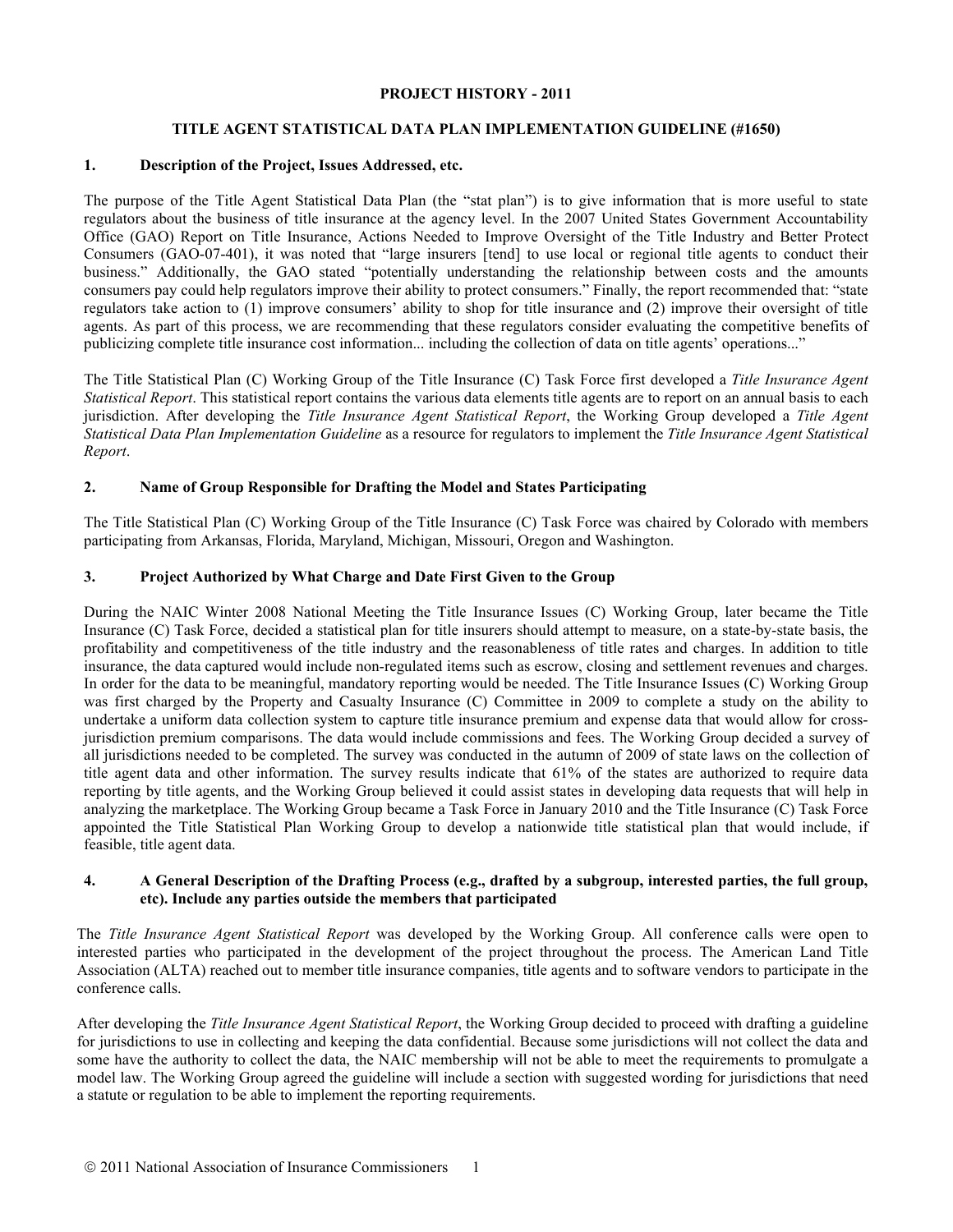## **5. A General Description of the Due Process (e.g., exposure periods, public hearings, or any other means by which widespread input from industry, consumers and legislators was solicited)**

The Title Statistical Plan (C) Working Group adopted an Aug. 6, draft of the *Title Insurance Agent Statistical Report*. The Property and Casualty Insurance (C) Committee adopted the report during the Summer 2010 National Meeting including the accompanying Single-State Agent, Multi-State Agent, Attorney Agent and Underwriter Direct Instructions. The report was subsequently adopted in the consent agenda of the Plenary Committee during the Fall 2010 National Meeting and is available on the Web site at

www.naic.org/documents/committees\_c\_title\_stat\_plan\_tasp\_final.xls.

Many of the same regulators and interested parties participated with the Working Group when it focused on developing the *Title Agent Statistical Data Plan Implementation Guideline in* September 2010. Ten conference calls produced eight drafts for review and consideration culminating in the July 28, 2011, draft.

The *Title Agent Statistical Data Plan Implementation Guideline* was adopted Sept. 1, by the Title Insurance (C) Task Force and the Property and Casualty Insurance (C) Committee Sept. 16, 2011.

## **6. A Discussion of the Significant Issues (items of some controversy raised during the due process and the group's response)**

After reviewing information and hearing from interested parties the Working Group realized the data gathering of information regarding rate setting and profitability was not practical. During the conference call of March 18, 2010, the Working Group decided the focus is to collect data for market analysis and market regulation. There is recognition that the performance of the title business is based on the title agent, rather than the underwriter, in most jurisdictions. The current reporting is from title companies, and that reporting does not give regulators a complete picture of the profit, loss and expenses in the title insurance business. Because of this, jurisdictions need to obtain data from agents. The agent statistical plan should be a unique plan to capture critical data with the least amount of reporting. In addition, five basic categories of information would be collected: general information and agency information; risk assumption; income; expenses; and loss, loss mitigation.

The Working Group agreed that each jurisdiction would issue a statistical plan data call requesting the information. Completion of the form is expected by every agent/producer, and alternatively, a firm or agency can submit the information for each of the covered agents in an entity. Information would be collected from all agency operations, whether direct or independent and include attorney agents. Interested parties believed small operations and even attorney agents should be exempted from reporting, but the Working Group believed that leaving these smaller entities out would not provide the regulator with sufficient information of the marketplace as the aggregate amount of the proposed exempted entities would be significant. The Working Group decided the goal of the statistical report is to capture granular data that will be meaningful to regulators and yet not overly burdensome on the industry, particularly to small businesses.

The Working Group agreed that national data would not be collected, and each jurisdiction is to collect data uniformly if they choose to collect data. The statistical plan needs to be uniform no matter what the structure or unique nature is in a particular jurisdiction.

Another significant issue in developing the statistical plan is the Working Group agreed the plan would not be able to collect data on all issues avoided during the search and exam process (title problems avoided). The reason for this is that it would prove to be overly burdensome and costly to small agents, especially since there is no current technology that would make such collection feasible.

In developing the guideline, the Working Group conducted a survey in mid-2010 of all jurisdictions to determine what each jurisdiction needs to implement a data call, such as a statute or rule change to collect data and to keep the data confidential. The survey from 31 jurisdictions indicated: some jurisdictions do not plan to implement the data call; some jurisdictions currently have the authority to collect the data; jurisdictions generally have the technology available for electronic collection and compilation of data; jurisdictions need a statute and/or regulation change to collect the data; and jurisdictions need a statute and/or regulation change to keep the collected data confidential. The survey revealed the need to proceed with drafting a guideline for jurisdictions to use in collecting and keeping the data confidential. Because some jurisdictions will not collect the data and some have the authority to collect the data, the NAIC membership will not be able to meet the requirements to promulgate a model law.